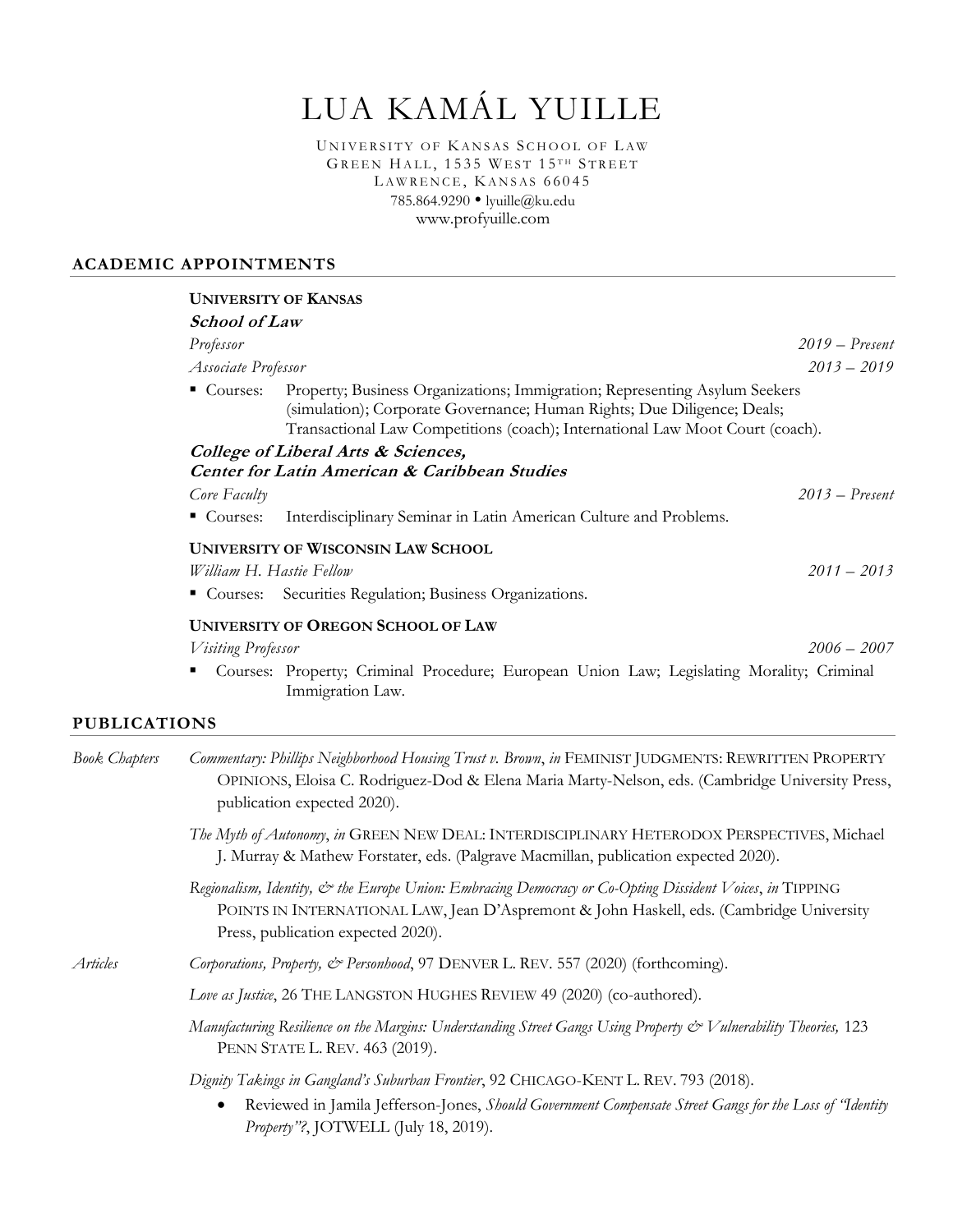*From* Corpo Economicus *to* Corpo Sapiens, 55 U. LOUISVILLE L. REV. 163 (2017).

*Creating a Babel Fish for Rights & Religion: Defining 'Rights' Through Sacred Texts,* 26 TRANSNATIONAL LAW & CONTEMPORARY PROBLEMS 309 (2016).

*Blood In, Buyout: A Property & Economic Approach to Street Gangs*, 2015 WISCONSIN L. REV. 1049 (2015).

*Liberating Sexual Harassment Law,* 22 MICHIGAN. J. GENDER & L. 345 (2015).

*Sex and the Sexy Workplace*, 9 NORTHWESTERN. J. L. & POLY. 88 (2013).

x Featured in Kerri Stone, *Fundamentally at Odds: Is the Sex Industry Compatible with the Mandates of Title VII?*, JOTWELL (March 14, 2014).

*'Nobody Gives a Damn About the Gypsies': The Limits of Westphalian Models for Change*, 9 OREGON REV. INT'L L. 389 (2007).

*Nobody's Perfect (Not Even Close): Reevaluating Access to Justice in the United States and Western Europe*, 42 COLUMBIA J. TRANSNAT'L L. 863 (2004).

*Essays Inequity as a Legal Principle*, 66 U. KANSAS L. REV. 859 (2018).

*The Mis-Education of the Banker*, commenting on Claire Hill & Richard Painter*, "*Better Bankers, Better Banks," Book Symposium, Concurring Opinions (online), January 30, 2016.

*Toward A Heterodox Property Law & Economics*, 2 TEXAS A&M L. REV. 489 (2015).

*Individuals, Corporations and the Pedagogy of Citizenship*, 63 U. KANSAS L. REV. 903 (2015).

*A Black Haven: African-Americans and the Myth of a Colorblind France*, 4 BOLOGNA CTR. J. INT'L AFF. 1 (2001).

#### **WORKS IN PROGRESS**

*Property as Disenfranchisement* (submission expected Fall 2020)

*Opinion: Smith v. Van Gorkom*, *in* FEMINIST JUDGMENTS: REWRITTEN CORPORATE LAW, Anne Choike. Kelli Alces Williams, & Usha R. Rodrigues, eds. (Cambridge University Press, publication expected 2021).

*Trespassers will be Shot, or the Right to Exclude as the Right to Kill* (submission expected Fall 2020)

*Property as Resilience* (submission expected Fall 2020)

# **ON-GOING RESEARCH**

*Property is a White Man If Property were a Black Woman Property*  $\mathcal{L}$  *Money* (co-authored) *Toward a Black Feminist Economic Methodology Dialogic Methods for Law* 

*Identity Property and the Limits of the Sharing Economy What Law & Economics Ignored An Economic Approach to the Pedagogy of Corporate Identity Gang Injunctions as a Regulatory Takings Problem Token Economies as Street Gang Intervention*

#### **SCHOLARLY PRESENTATIONS**

*Workshops, Lectures, & Colloquia MMT and the Struggle for Social Justice* (with Mathew Forstater), Third International Conference of Modern Monetary Theory, Stony Brook University, September 27, 2019. *Disenfranchisement by Property*, Property Works-in-Progress, Northeastern University School of Law, September 20 - 21, 2019.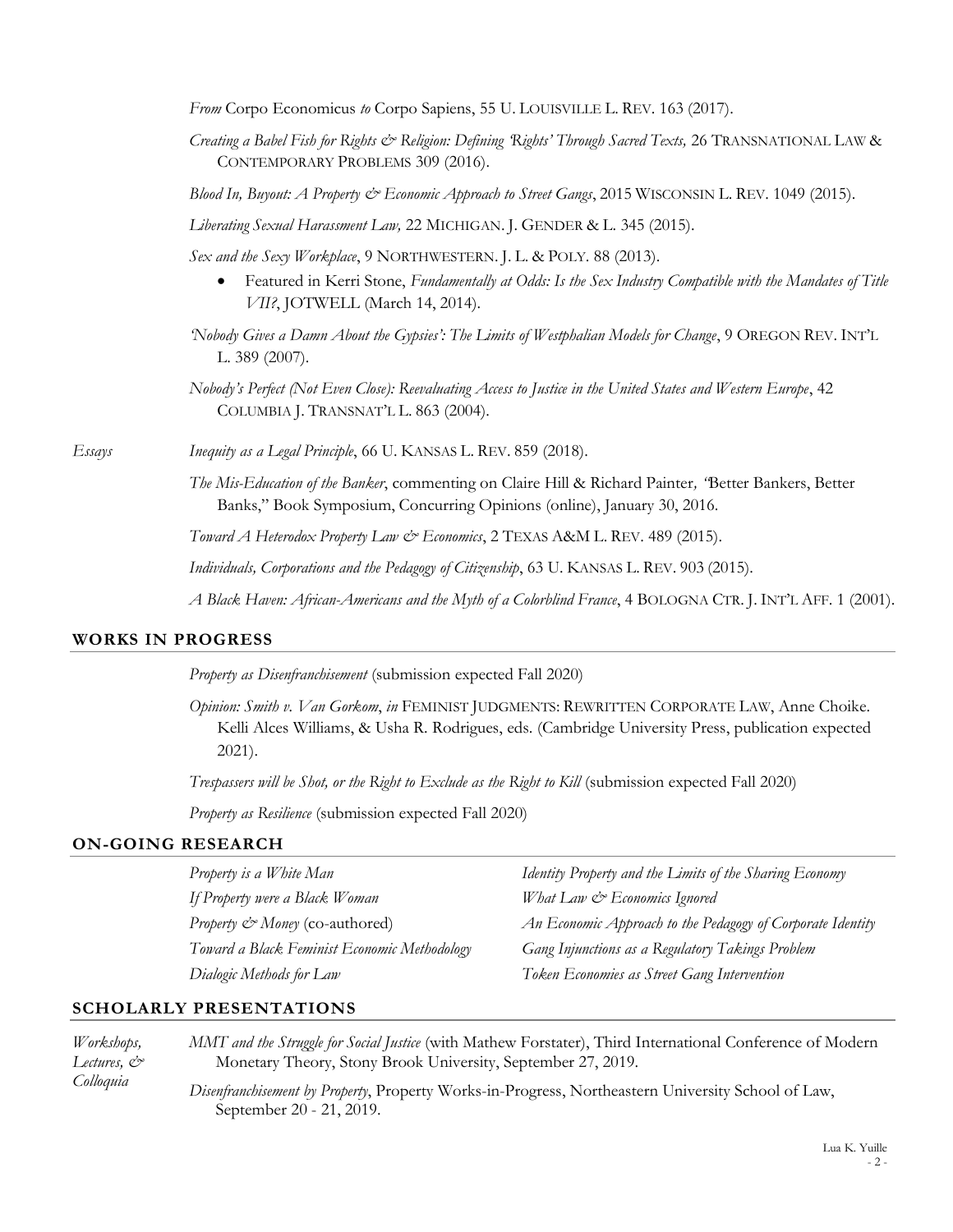- *Race, Gender, & the Idea of Property*, Faculty Colloquium, University of California, Los Angeles School of Law, November 9, 2018.
- *The Political Economy of Vulnerability,* Manchester International Law Centre (MILC), University of Manchester School of Law, September 19, 2018.
- *If Property Were a Black Woman*, Lutie A. Lytle Black Female Law Faculty Workshop, Southern Methodist University, Dedman School of Law, July 11-18, 2018.
- *Property as Resilience*, Inaugural Professor Margaret E. Montoya Scholarship Retreat, LatCrit Living Justice Institute at Campo Sano, May 24-26, 2018.
- *The Myth of Autonomy*, Faculty Workshop, University of Arkansas School of Law, March 13, 2018.
- *Inequity as a Legal Principle*, University of Kansas Law Review Symposium, October 20, 2017.
- *Identity Property and the Limits of the Sharing Economy*, Property Implications of the Sharing Economy Workshop, Penn State Law, October 6, 2017.
- *If Property Were a Black Woman*, Property Works-in-Progress, Northeastern University School of Law, September 15, 2017.
- *Property as Resilience*, Faculty Colloquium, University of New Mexico School of Law, April 19, 2017.
- *Property as Resilience: Liberating the 'Hood(s)*, Property Works-in-Progress, Boston College School of Law, September 23, 2016.
- *Identity Property in the Corporation: Agency Cost or Vulnerability*, University of Nebraska School of Law, Faculty Workshop, February 19, 2016.
- *Corporations, Property, & Personhood: From* Corpo Economicus *to* Corpo Sapiens, Faculty Colloquium, University of Missouri School of Law, December 2, 2015.
- *Corporations, Property, & Personhood: From* Corpo Economicus *to* Corpo Sapiens, Culp Colloquium, Duke University School of Law, May 21, 2015.
- *The Hobby Lobby Paradox: Corporations, Property, & Personhood*, University of Oregon School of Law, Faculty Speaker Series, April 6, 2015.
- *Individuals, Corporations, and the Properties of Citizenship*, Statelessness & Belonging: Perspectives on Human Migration, University of Kansas Law Review Symposium, October 24, 2014.
- *A Property & Economic Approach to Street Gangs*, Michigan State University College of Law, Junior Faculty Workshop, September 26, 2014.
- *The Liberation of Civil Rights Law*, University of Kansas, Inaugural Libraries Lecture Series, April 3, 2014.
- *A Property & Economic Approach to the Modern Criminal Street Gang*, Lutie A. Lytle Black Female Law Faculty Workshop, Suffolk University Law School, June 28-July 1, 2012.
- *Economic Approaches to Street Gangs*, Emerging Scholars Program, Duke University School of Law, May 11- 12, 2012.
- *Sex & the Sexy Workplace*, Midwest People of Color Legal Scholarship Conference, Marquette University Law School, April 12-15, 2012.
- *Gangs, Pedagogy & Takings*, University of Wisconsin, Institute for Legal Studies, "Law and …" Workshop, February 28, 2012.
- *Pedagogical Approaches to Hostile Environment Sexual Harassment Law*, Junior Faculty Workshop, University of Wisconsin Law School, January 26, 2012.
- *The Religious Right: Human Rights in the Bahá'í Faith and the World Religions*, University of Oregon School of Law, Faculty Speaker Series, March 6, 2007.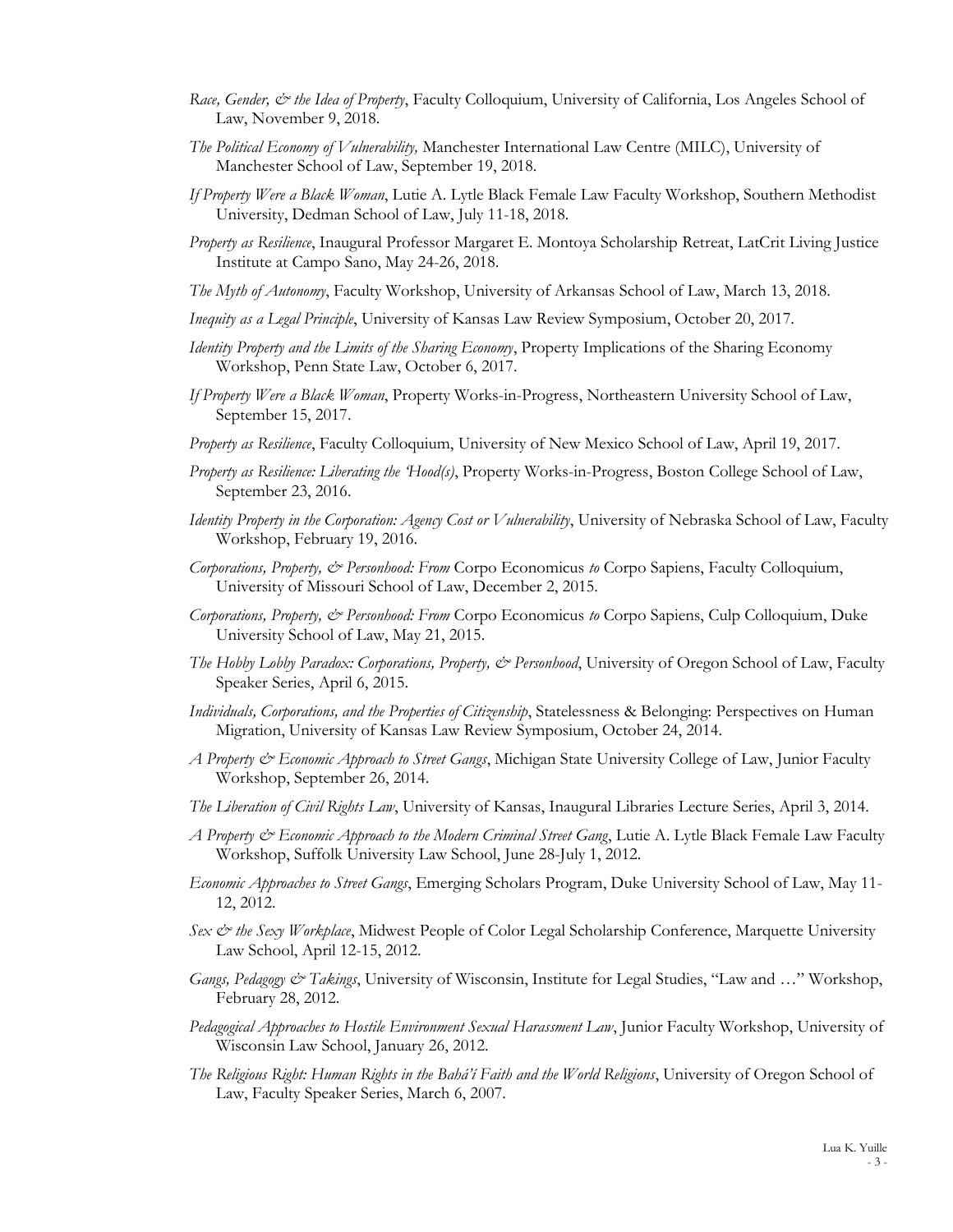*Conferences & Meetings* 

- *Resilience and the Corporation*, Annual Meeting of the Law & Society Association (Denver, CO/ Virtual Conference), May 29, 2020.
- *The Cult of Scarcity*, ClassCrits XII: Facing Our Challenges: Rescuing Democracy, Ensuring Wellbeing & Exorcizing the Politics of Fear (Or: How To Be Free), Western New England University School of Law, November 15-16, 2019.
- *Property and Disenfranchisement*, LatCrit 2019: The Dispossessed Majority: Resisting the Second Redemption in América Posfascista, Georgia State University College of Law, October 18-19, 2019.
- *What is Property?*, 5<sup>th</sup> Annual Political Economy and the Law Workshop: Policy Options for the 21<sup>st</sup> Century, Association for the Promotion of Political Economy and the Law (APPEAL), University of Maryland, June 2-4, 2019.
- *Property as Disenfranchisement*, 10th Annual Meeting, Association for Law, Property, & Society (ALPS), Syracuse University College of Law, May 18, 2019.
- Regionalism, Identity, & the Europe Union: Embracing Democracy or Co-Opting Dissident Voices, *Tipping Points in International Law*, May 3, 2019.
- *Property and Money*, "The Role of Money in the New Law and Political Economy," ClassCrits XI: Rising Together for Economic Hope, Power and Justice, West Virginia University College of Law, November 2, 2018.
- *Gang Injunctions as a Regulatory Takings Problem*, Property Works-in-Progress, Boston University School of Law, October 19, 2018.
- *Monetary Theory After MMT*, Second International Conference of Modern Monetary Theory: Public Money, Public Purpose, Public Power, The New School, September 28, 2018.
- *Inequality and Work*, Political Economy and the Law Workshop: Connecting Ideas and Policies for Change, Association for the Promotion of Political Economy and the Law (APPEAL)/Political Economy Research Institute (PERI), University of Massachusetts, Amherst, June 15, 2018.
- *Law as Pedagogy*, "Conceptualizing Social Reproduction," A Conference on Vulnerability and the Social Reproduction of Resilient Societies, Vulnerability and Human Condition (VHC) Initiative, Emory University School of Law, May 29, 2018.
- *Toward a Black Feminist Economic Methodology*, Contributions to Feminist Radical Political Economy: Intersectional Approaches, 44th Annual Meeting, Eastern Economic Association, March 3, 2018.
- *Money & Prosperity*, Law and Heterodox Economics, 44<sup>th</sup> Annual Meeting, Eastern Economic Association, March 2, 2018.
- *The Myth of Autonomy*, "Theorizing Vulnerability and Autonomy," A Workshop on Autonomy and Vulnerability, Emory University School of Law, February 23, 2018.
- *Property & Money* (with R. Grey), New Voices in Property Law, Junior Scholars Works-in-Progress, Annual Meeting of the Association of American Law Schools (Property Section), January 6, 2018.
- *If Property were a Black Woman*, "Critical Analysis: Law, Economy, Class & Inequality," ClassCrits X: Mobilizing For Resistance, Solidarity & Justice, Tulane University Law School, November 10, 2017.
- *Searching for an Econometric Model of Corporate Identity Property*, "Current Research Forum," Workshop for Law Professors on Elinor Ostrom and the Spontaneous Order Tradition, Law and Economics Center (LEC), George Mason University, October 28, 2017.
- *Citizenship in Black, Brown, and Green*, "Citizenship and Immigration Reform: Law, Advocacy, Theory, and Praxis," LatCrit XXI: Outsider Jurisprudence and Progressive Formations at a Crossroad, September 30, 2017.
- *Property as Resilience*, "Locating Relationships: Property and Resilience, Vulnerability and Law," A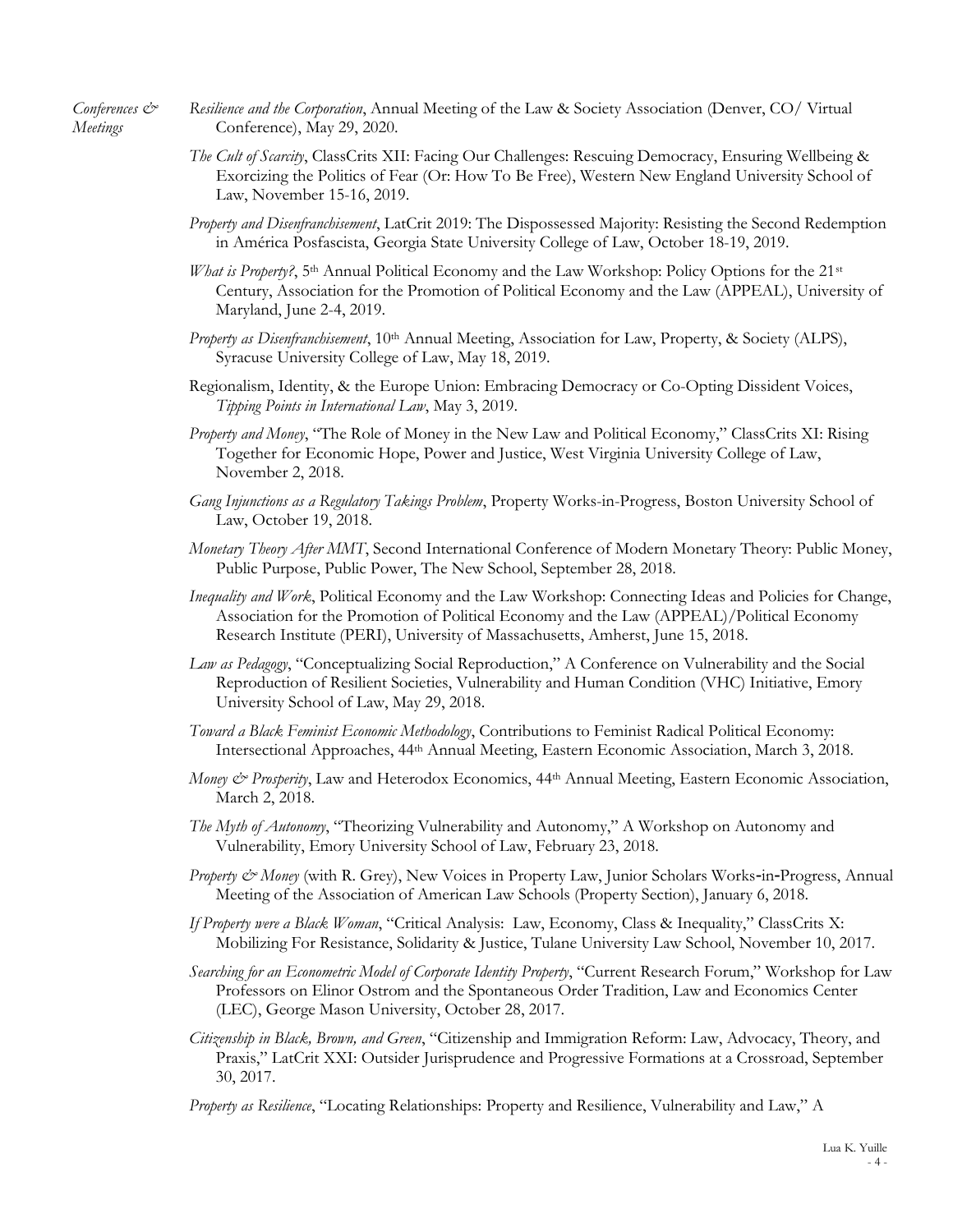Workshop on Property, Vulnerability, and Resilience, University of Essex, September 22, 2017.

- *Dignity Restoration for Gangs?*, "Dignity Takings & Dignity Restoration: The Criminal Law Context," Annual Meeting of the Law & Society Association (Mexico City, Mexico), June 23, 2017.
- *If Property Were Feminist*, 8th Annual Meeting, Association for Law, Property, & Society (ALPS), University of Michigan School of Law, May 20, 2017.
- Commentator, "Space & Place & Race in Between the World & Me," Common Book Series, University of Kansas School of Law, March 30, 2017.
- *Black, Brown, and Green: Citizenship and Resilience*, "Permeable Boundaries Between Market and State," A Workshop on Legal Migrations, Vulnerability, and Resilience, Emory University School of Law, December 10, 2016.
- *Dignity Takings in Gangland's Suburban Frontier*, Chicago-Kent Law Review Symposium, November 10, 2016.
- *Paid Gang Injunctions: Vulnerability Towards Practical Social Justice Praxis*, "Building a Responsive State," A Workshop on Vulnerability and Social Justice, Leeds University, June 18, 2016.
- *Identity Property as Resilience*, 7<sup>th</sup> Annual Meeting, Association for Law, Property, & Society (ALPS), Queen's University Belfast, May 19, 2016.
- *Corporations, Property, & Personhood: From* Corpo Economicus *to* Corpo Sapiens, "Greed, Altruism, and Responsibility in the New Economy," A Workshop on Vulnerability at the Intersection of the Changing Firm and the Changing Family, Emory University School of Law, October 16, 2015.
- *Heterodox Economics & Property Law*, "Role of Economics in Property," Annual Meeting of the Association of American Law Schools (Property Section), January 5, 2015.
- *Corporations, Property, & Personhood*, 5th Annual Meeting. Association for Law, Property, and Society (ALPS), Vancouver, British Columbia, May 2-3, 2014.
- *A Pedagogical Approach to the Problem of the Criminal Street Gang*, 3rd Annual Meeting, Association for Law, Property, and Society (ALPS), Georgetown University Law Center, March 2-3, 2012.
- *A Property Analysis of Gang Injunctions*, 2nd Annual Meeting, Association for Law, Property, and Society (ALPS), Georgetown University Law Center, March 4-5, 2011.
- *Avoiding the Hegemony Trap: (Counter-)Lessons from Baldwin Park Unified School District*, LatCrit XII: critical localities, Epistemic Communities, Rooted Cosmopolitans, New Hegemonies, and Knowledge Processes, Florida International University, College of Law, October 4-6, 2007.
- *Minority Rights and Religious Claims: Challenges and Potentials of Intersectionality*, Annual Meeting of the Law & Society Association (Berlin, Germany), July 25-28, 2007.
- *Regional Participation in the EU: Embracing Multilevel Governance or Co-Opting Dissidence?*, "Supranational Institutions and Transnational Markets," Oregon Review of International Law Symposium, Complexities of Scale: The Role of the Subnational in International Law, March 16, 2007.
- *Nobody Gives a Damn about the Gypsies*, "Globalization & Indigenous Peoples, Conceptual & Structural Barriers," LatCrit XI: Working and Living in the Global Playground, University of Nevada Las Vegas, William S. Boyd School of Law, October 5-8, 2006.
- *Roundtables, Forums & Commentary*
- Faculty, Summer Academy on Law, Money and Technology: *Transforming Political Economy*, co-hosted by APPEAL, the Institute for New Economic Thinking Young Scholars Initiative, and University of Manchester, July 13-17, 2020.
	- Panelist, *Ways Forward in Socio-Legal Approaches to Property*, Annual Meeting of the Law & Society Association (Denver, CO/ Virtual Conference), May 31, 2020.
	- Discussant, *Urban Use and Regulation of Property*, Annual Meeting of the Law & Society Association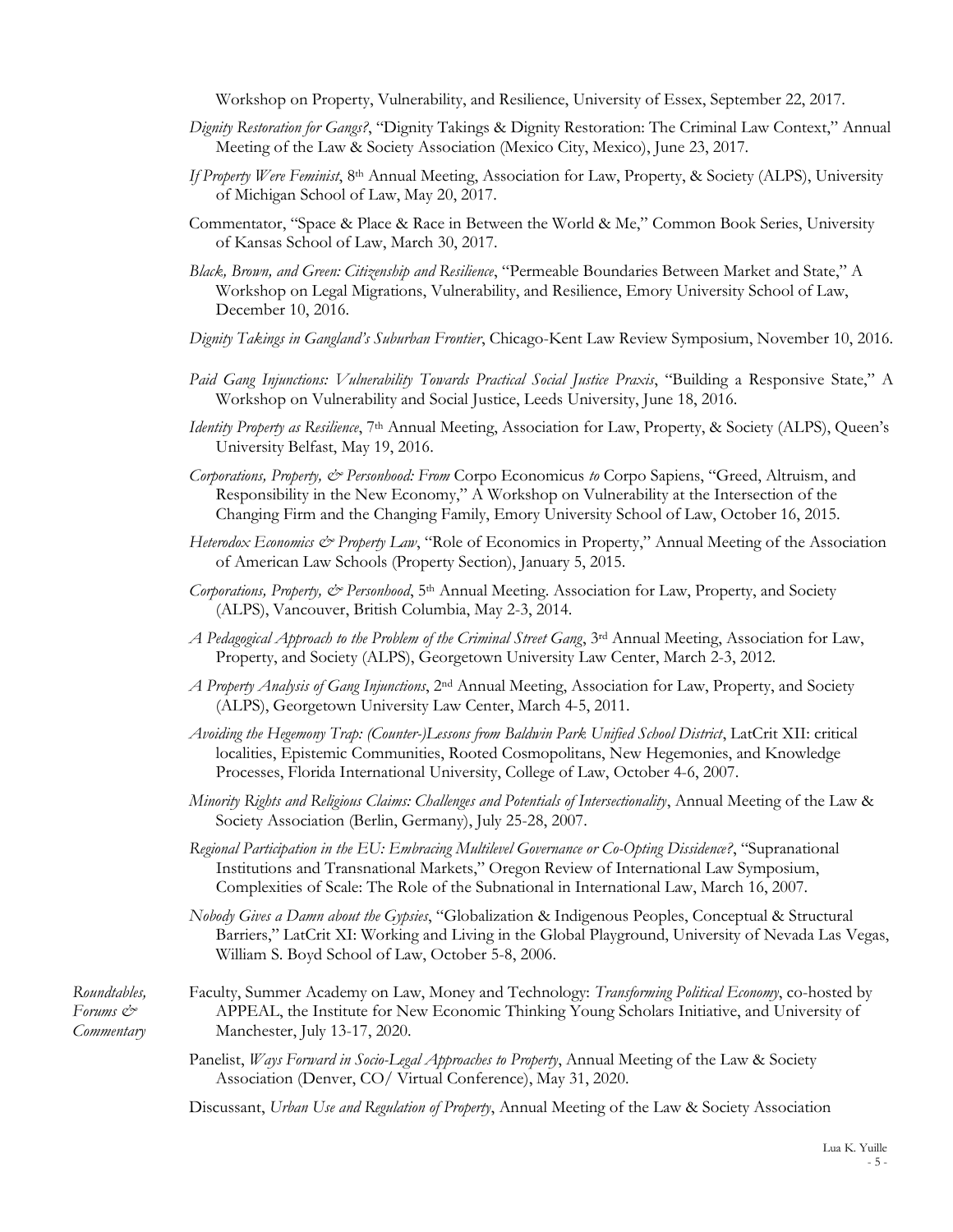(Denver, CO/ Virtual Conference), May 30, 2020.

- Panelist, *What is Law & Political Economy?*, Journal of Law and Political Economy Conference, The Baldy Center for Law & Social Policy, University at Buffalo, October 11-12, 2019.
- Faculty, Young Scholars Initiative, Finance, Law, and Economics Working Group, Summer Academy: *Law and Money, from Past to Future*, Institute for New Economic Thinking, University of Manchester School of Law, July 11-12, 2019.
- Panelist, *Vulnerability and Neoliberalism*, Annual Meeting of the Law & Society Association (Washington, D.C.), May 30, 2019.
- Panelist, *Author-Meets-Reader, COLLABORATIVE CAPITALISM IN AMERICAN CITIES: REFORMING URBAN MARKET REGULATIONS*, 10th Annual Meeting, Association for Law, Property, & Society (ALPS), Syracuse University College of Law, May 18, 2019.
- Panelist, *Emotion and Politics in the Trump Era*, ClassCrits XI: Rising Together for Economic Hope, Power and Justice, West Virginia University College of Law, November 2, 2018.
- Panelist, *Human Movement, or the Meaning of Citizenship & Migration*, Lawrence Talks!, The Commons, University of Kansas, October 2, 2018.
- Panelist, *Intersectional MMT: Equity and Inclusion in Theory and Practice*, 2<sup>nd</sup> International Conference of Modern Monetary Theory: Public Money, Public Purpose, Public Power, The New School, September 29, 2018.
- Panelist, 'So What?' Building Bridges with Social Justice Movements, 2<sup>nd</sup> International Conference of Modern Monetary Theory: Public Money, Public Purpose, Public Power, The New School, September 29, 2018.
- Panelist, *Anyone Can Create Law, the Challenge is Getting It Accepted: The Political Economy of Modern Money*, 2<sup>nd</sup> International Conference of Modern Monetary Theory: Public Money, Public Purpose, Public Power, The New School, September 29, 2018.
- Commentator, Maria Hinojosa, *Frontline: Latinos and Immigration from a Woman's Perspective*, Hall Center for the Humanities, University of Kansas, September 25, 2018.
- Panelist, *Implementing Vulnerability Theory in Legislative or Judicial Contexts*, A Workshop on Vulnerability Theory and the Human Condition: Celebrating a Decade of Innovation, University of Leeds School of Law, September 21, 2018.
- *Property, Money, Race, & Gender*, "Lightening Round," Political Economy and the Law Workshop: Connecting Ideas and Policies for Change, Association for the Promotion of Political Economy and the Law (APPEAL)/Political Economy Research Institute (PERI), University of Massachusetts, Amherst, June 13, 2018.
- Panelist, *Vulnerability Theory and Resilience: Retrospective/Prospective*, Annual Meeting of the Law & Society Association (Toronto, Canada), June 9, 2018.
- Discussant, Roxanna Dehaghani, *Interrogating Vulnerability: Conceptualizing and Reconceptualizing "Vulnerability" Under Code C to the Police and Criminal Evidence Act of 1984*, "Criminal Law and Vulnerability," A Conference on Vulnerability and the Social Reproduction of Resilient Societies, Vulnerability and Human Condition (VHC) Initiative, Emory University School of Law, May 30, 2018.
- Commentator, Enrique Guerra-Pujol, *Self Amendment*, Inaugural Professor Margaret E. Montoya Scholarship Retreat, LatCrit Living Justice Institute at Campo Sano, May 24-26, 2018.
- Discussant, Gerrit De Geest, *Old Law is Cheap Law*, Fourth Annual Great Plains International & Comparative Law Colloquium, University of Kansas School of Law, May 10, 2018.
- Panelist, *Forced Mobility*, American Educational Research Association (Division G: Social Context of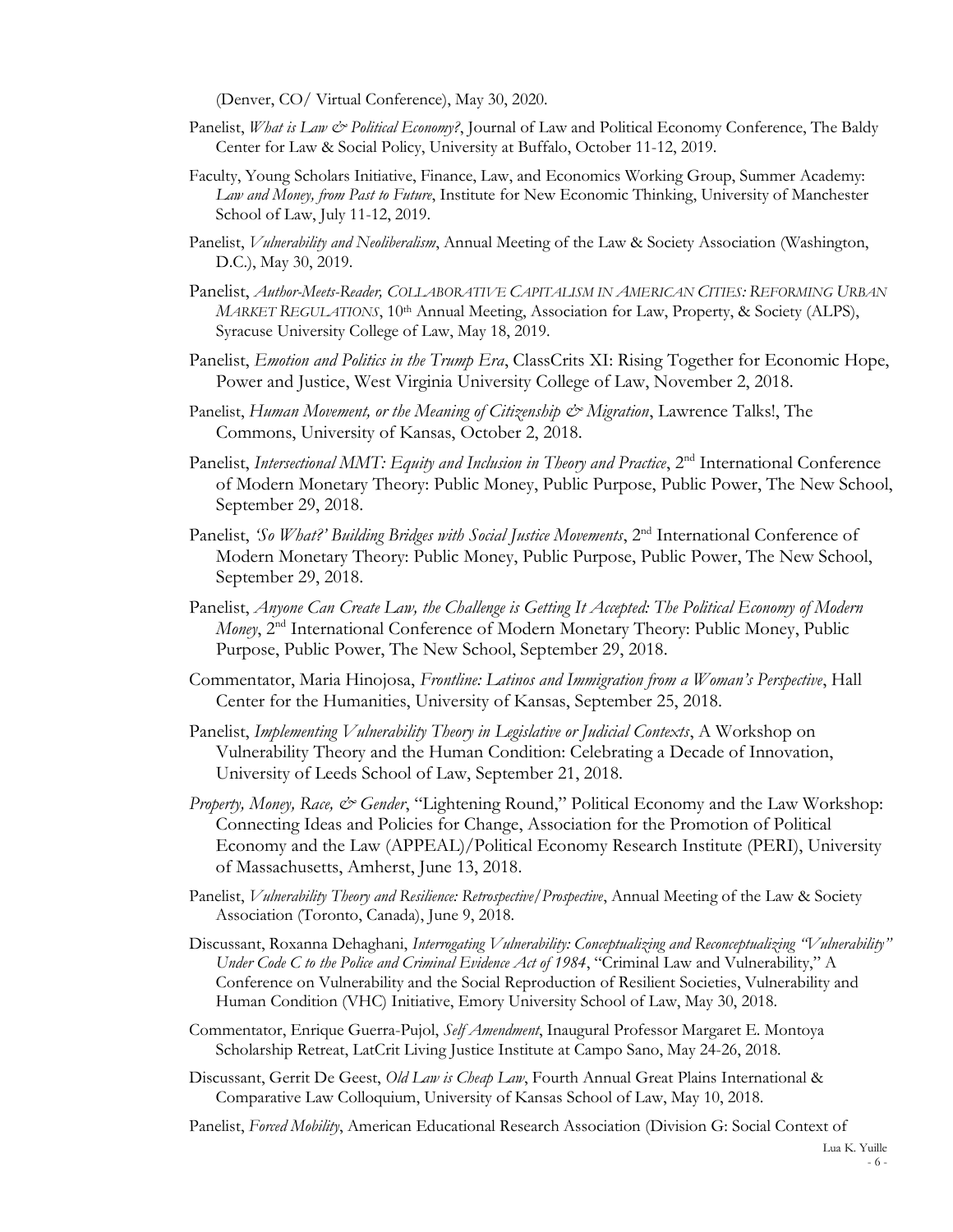Education), Professionals for Inclusion and Social Justice, and the Center for Latin American & Caribbean Studies (CLACS), University of Kansas, November 16, 2017.

- Commentator, Atinuke Adediran, *Institutional Logics at Play: Law Firms, Public Interest Organizations & Access to Civil Justice*, "Works in Progress," ClassCrits X: Mobilizing For Resistance, Solidarity & Justice, Tulane University Law School, November 11, 2017.
- Commentator, Ilya Somin, *Why the Immigration System is the Worst Part of the U.S. Government (and How to Fix It)*, The Federalist Society, University of Kansas, November 7, 2017.
- Commentator, *Changes in Immigration Law and Policy*, University of Kansas School of Law (Hispanic Law Students Association, Outlaws and Allies, and the Environmental Law Society), November 2, 2017.
- Discussant, Mariela Olivares, *A Strategic Use of Resistance in the Immigration Advocacy Movement*, "Works in Progress," LatCrit XXI: Outsider Jurisprudence and Progressive Formations at a Crossroad, September 30, 2017.
- Panelist, *Confederate Monuments*, Coffee at the Commons, University of Kansas, September 8, 2017.
- Panelist, *Developing Political Economic Policy: Regulating Market Power*, Engaged Scholarship in Law & Economics Workshop, Association for the Promotion of Political Economy and the Law (APPEAL), University of Maryland, June 15, 2017.
- Panelist, *The Constitution of Immigration Authority*, Global Headline Series: Executive Orders, Immigration & Refugees, Center for Global and International Studies, University of Kansas, March 9, 2017.

#### **SELECTED ADDITIONAL APPEARANCES**

| Professional<br>Training & | Immigration, Civil Rights CLE, Federal Bar Association, Chapter for the Districts of Kansas and Western<br>Missouri, February 15, 2019.                                                                          |  |  |
|----------------------------|------------------------------------------------------------------------------------------------------------------------------------------------------------------------------------------------------------------|--|--|
| Outreach                   | Hot Topics in Immigration Law, Recent Developments in the Law, University of Kansas School of Law, May<br>18, 2017.                                                                                              |  |  |
|                            | Immigration 101, Know Your Rights and What Allies Can Do, Center of Latin American and Caribbean<br>Studies, University of Kansas, April 24, 2017.                                                               |  |  |
|                            | The Mis-Education of the Corporation, "Race & the Law," Federal Bar Association, 2014 Annual Meeting &<br>Convention, September 5, 2014.                                                                         |  |  |
| Teaching                   | Teaching, Scholarship, Service, Faculty Development Workshop, LatCrit/Society of American Law Teachers,<br>October 17, 2019.                                                                                     |  |  |
|                            | Constantly Becoming a Liberatory Law Professor, Faculty Development Workshop, LatCrit/Society of American<br>Law Teachers, October 4, 2018.                                                                      |  |  |
|                            | Workshop on Inclusive Assignment Design, Center for Teaching Excellence, University of Kansas, September<br>19, 2017.                                                                                            |  |  |
|                            | Addressing Pushback from Students & Colleagues: How to Manage Potentially Divisive Conversations on Social Issues,<br>Faculty Development Workshop, LatCrit/Society of American Law Teachers, September 2, 2017. |  |  |
|                            | Integrating Diversity Equity & Inclusion into Course Design & Delivery, Teaching Summit, University of Kansas<br>August 17, 2017.                                                                                |  |  |
|                            | Integrating Diversity Equity & Inclusion into Course Design & Delivery, Graduate Faculty Workshop, University<br>of Kansas School of Education, May 18, 2017.                                                    |  |  |
|                            | Bringing the Outside In, "Teaching as if North were South: Latin Americanist Pedagogy for the Midwest,"<br>2014 Waggoner Research Colloquium, November 14, 2014.                                                 |  |  |
| Media                      | Finding the Money, Code Breaker Films, https://vimeo.com/387886793.                                                                                                                                              |  |  |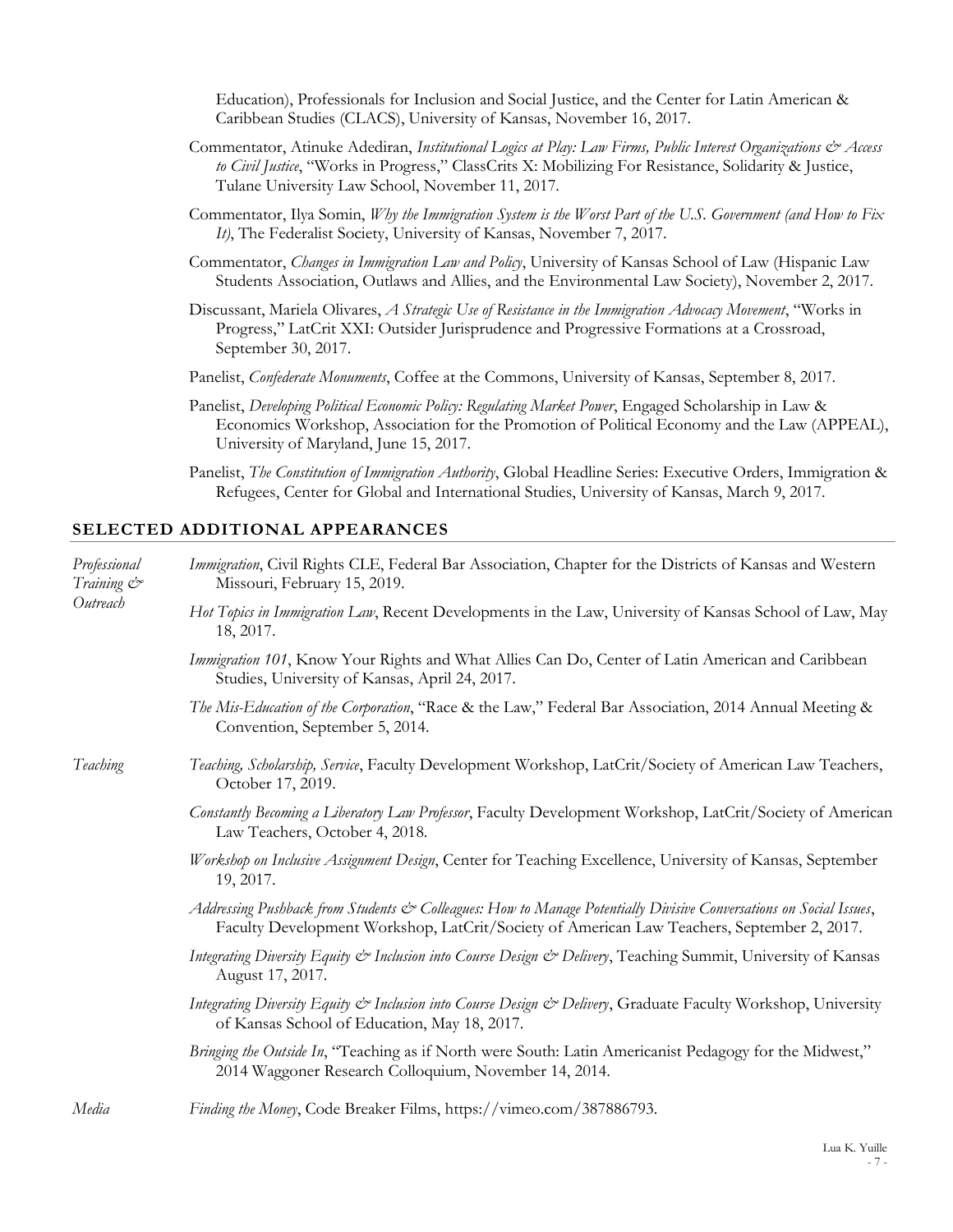*I've Got Issues Live: DACA Revisited*, KTWU, March 15, 2018, https://www.pbs.org/video/igi-live-dacarevisited-x4vhba.

*Trump's Immigration Order, Where Do Things Stand?*, indieJourno.com, July 16, 2017, https://youtu.be/KR3BGUl\_EfM.

*Ozarks at Large: The Myth of Autonomy*, KUAF, March 27, 2018, http://kuaf.com/post/myth-autonomy.

*KPR Presents Points of View: DACA, the DREAMers, and Immigration*, Kansas Public Radio, November 6, 2017, https://player.fm/series/kpr-presents/daca-the-dreamers-and-immigration.

#### **SELECTED ACADEMIC SERVICE**

| National &<br><i>International</i> | MONEY ON THE LEFT: HISTORY, THEORY, PRACTICE<br><b>Editorial Board</b> , Member                                     | $2020$ – present                     |
|------------------------------------|---------------------------------------------------------------------------------------------------------------------|--------------------------------------|
|                                    | ASSOCIATION FOR LAW, PROPERTY, AND SOCIETY (ALPS)<br><b>Board of Directors, Member</b>                              | $2019 - present$                     |
|                                    | <b>JOURNAL OF LAW AND POLITICAL ECONOMY</b><br>Assistant Editor, Strategic Planning Committee, Operations Committee | $2017 - present$                     |
|                                    | <b>CAMBRIDGE UNIVERSITY PRESS</b><br>Reviewer                                                                       | $2015 - present$                     |
|                                    | ASSOCIATION OF AMERICAN LAW SCHOOLS, PROPERTY SECTION<br>Executive Committee                                        | $2015 - 2019$                        |
| University                         | <b>FAMILY FRIENDLY POLICIES WORKGROUP</b><br>Member                                                                 | $2018 - present$                     |
|                                    | <b>UNIVERSITY &amp; FACULTY SENATE</b><br><b>Faculty Senate President</b><br>Member                                 | $2020$ – present<br>$2018 - present$ |
|                                    | <b>CENTER FOR LATIN AMERICAN &amp; CARIBBEAN STUDIES</b><br><b>Executive Committee</b><br>Graduate Committee        | $2016$ – present<br>$2014 - present$ |
|                                    | <b>CENTER FOR TEACHING EXCELLENCE</b><br>Faculty Ambassador                                                         | $2016 - 2020$                        |
|                                    | <b>KU SAFE ZONE</b><br>Member                                                                                       | $2015 - present$                     |
| Law School                         | <b>GRADUATE &amp; INTERNATIONAL PROGRAMS COMMITTEE</b><br>Member                                                    | $2018 - present$                     |
|                                    | <b>ADMISSIONS COMMITTEE</b><br>Member                                                                               | $2016 - 2019$                        |
|                                    | AD-HOC COMMITTEE ON BAR PASSAGE<br>Member                                                                           | $2015 - 2016$                        |
|                                    | FACULTY & STAFF COMMITTEE ON DIVERSITY & INCLUSION<br>Member                                                        | $2014 - present$                     |
|                                    | FACULTY WORKSHOPS AND LECTURESHIPS COMMITTEE<br>Member                                                              | $2013$ – present                     |
|                                    |                                                                                                                     |                                      |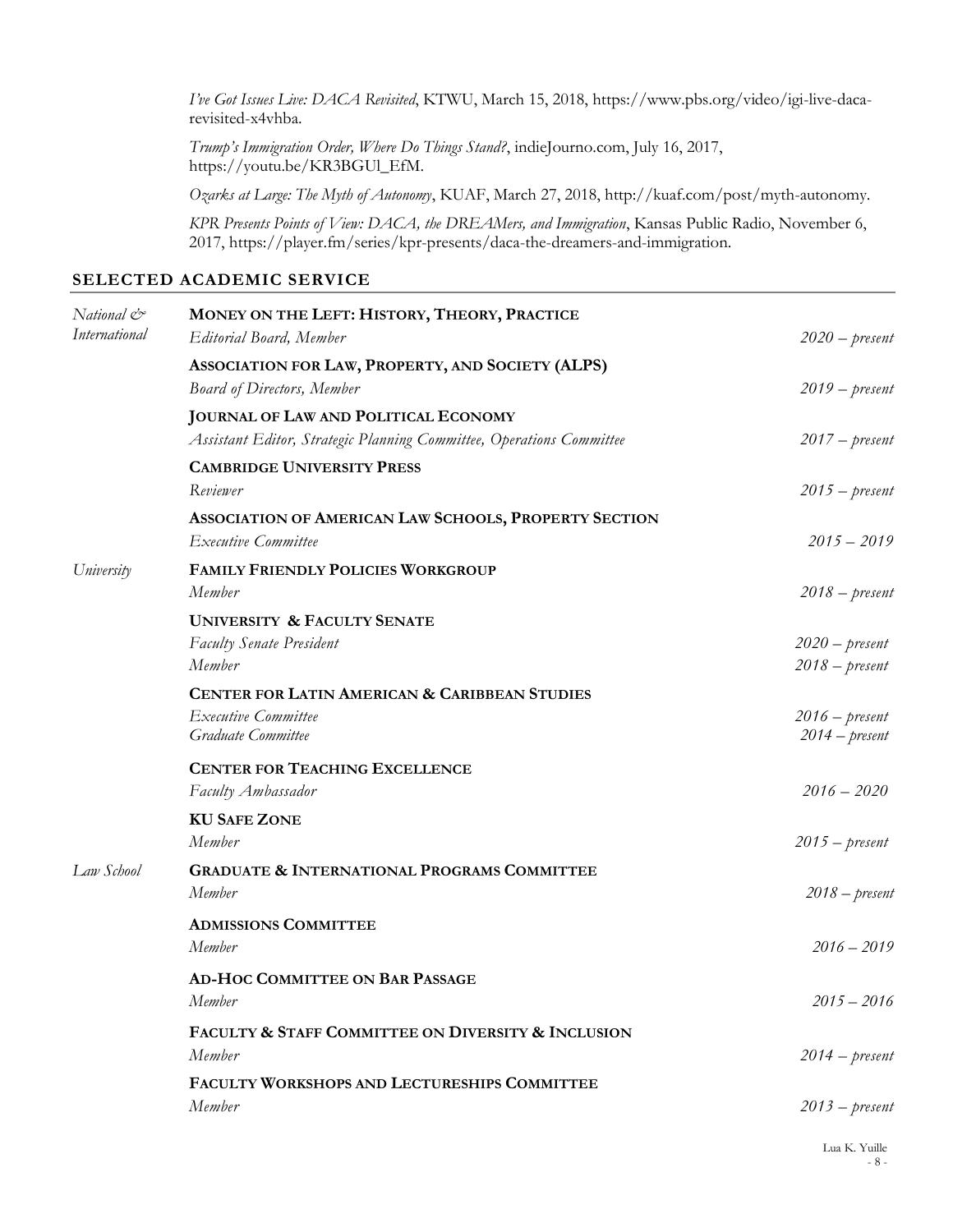#### **COLUMBIA UNIVERSITY SCHOOL OF LAW**

*Juris Doctor, 2004* 

 Honors: Harlan Fiske Stone Scholar; Parker School Certificate of Achievement in International & Comparative Law; Accelerated Interdisciplinary Legal Education (AILE) Program.

#### **PAUL H. NITZE SCHOOL OF ADVANCED INTERNATIONAL STUDIES (SAIS)**

*Graduate Diploma, International Studies, 2001* 

#### **THE JOHNS HOPKINS UNIVERSITY**

*Bachelor of Arts, International Relations, 2003* 

# **ADDITIONAL ACADEMIC EXPERIENCE & TRAINING**

#### **UNIVERSITY OF MISSOURI – KANSAS CITY**

*Interdisciplinary Ph.D., Economics & Education, 2016 – present* 

 Fields: Critical pedagogy, curriculum and instruction, history of economic thought, institutional economics, economic theory

#### **UNIVERSITY OF WISCONSIN LAW SCHOOL**

*LL.M., anticipated 2021* 

Thesis: *Law as Pedagogy: Title VII Sexual Harassment* (Heinz Klug, advisor).

#### **HARVARD BUSINESS SCHOOL | HBX**

*CORe: Credential of Readiness, 2015* 

#### **EUROPEAN UNIVERSITY INSTITUTE (EUI)**

*Visiting Scholar, Fall 2003* 

 Thesis: Traces of the New World Order: A Comparative Examination of the European Union and the World Order of Bahá'u'lláh (Neil Walker, advisor).

# **JUDICIAL CLERKSHIPS**

#### **UNITED STATES COURT OF APPEALS FOR THE NINTH CIRCUIT**

*Law Clerk to the Honorable Judge Dorothy W. Nelson* 

**UNITED STATES DISTRICT COURT FOR THE SOUTHERN DISTRICT OF NEW YORK** 

*Law Clerk (extern) to Magistrate Judge Andrew J. Peck* 

# **SELECTED LEGAL EXPERIENCE**

#### **CLEARY GOTTLIEB STEEN & HAMILTON LLP** New York, New York, New York

**Summer Associate** Summer 2003

 Managed wide range of capital markets and securities, M&A, and general corporate transactions for U.S. and Latin American institutional and sovereign clients; led and supervised teams representing pro bono clients in immigration proceedings.

# **FUNDACIÓN MAHATMA GANDHI** Las Terrenas, Dominican Republic

*Volunteer 2007 – 2008* 

 Wrote and facilitated workshops for law students and recent law graduates focused on *pro bono* representation, legal ethics, and recent developments in Dominican procedural law.

*Associate 2005 – 2013*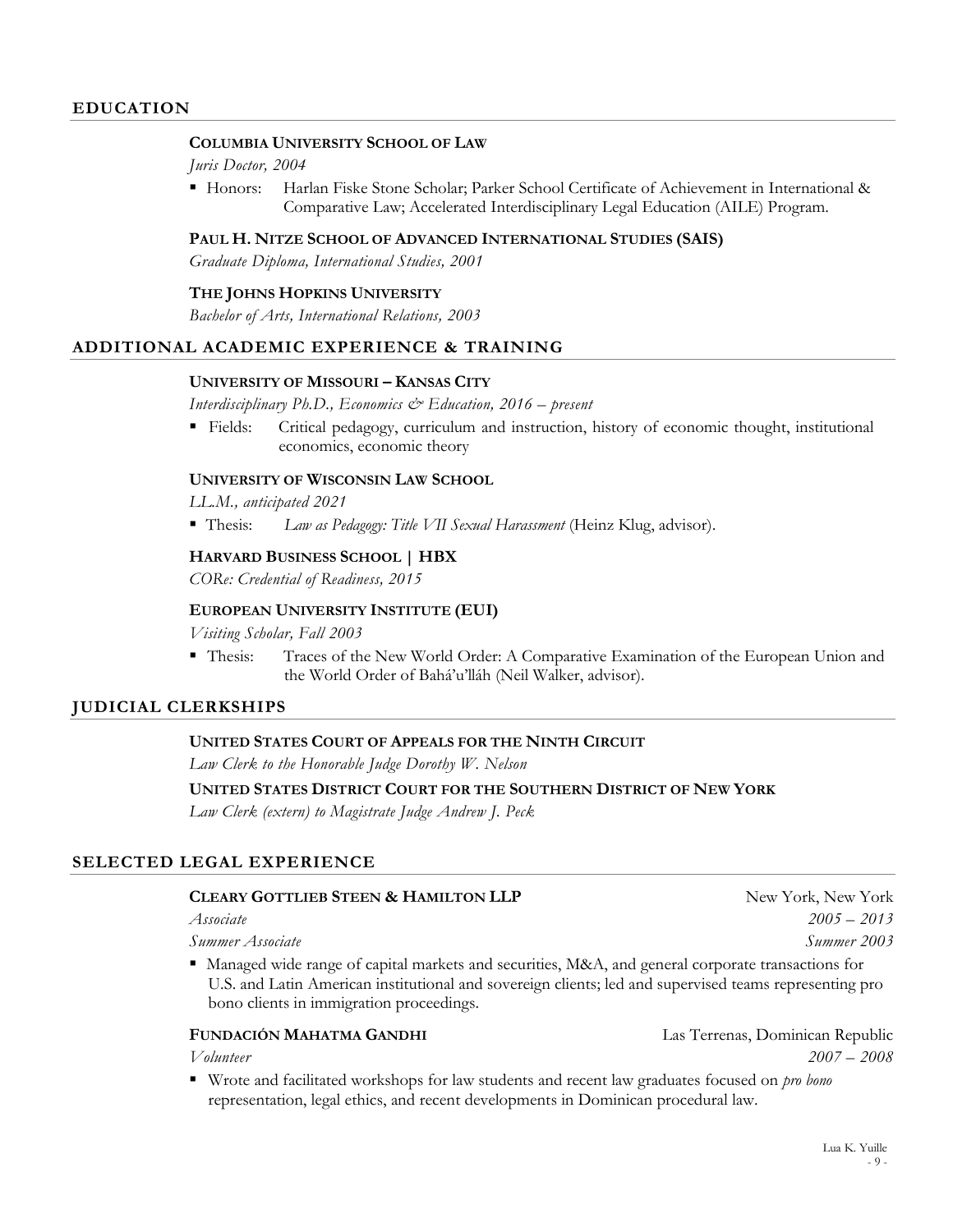| PROFESSOR GEORGE A. BERMANN, COLUMBIA LAW SCHOOL                                                             | New York, New York                |
|--------------------------------------------------------------------------------------------------------------|-----------------------------------|
| Research Assistant                                                                                           | 2004                              |
| <b>ALLEN &amp; OVERY LLP</b>                                                                                 | London, England                   |
| Summer Associate                                                                                             | Summer 2003                       |
| <b>TAHIRIH JUSTICE CENTER</b>                                                                                | Falls Church, Virginia            |
| Legal Researcher                                                                                             | Summer 2002                       |
| <b>COMMUNITY FOOD RESOURCE CENTER</b><br>(now FOODCHANGE, INC.)<br><b>Assistant to Senior Policy Analyst</b> | New York, New York<br>Spring 2002 |

# **SELECTED PROFESSIONAL & COMMUNITY SERVICE**

| <b>KANSAS BAR ASSOCIATION EDUCATION COMMITTEE</b>                                                                           | Topeka, Kansas             |
|-----------------------------------------------------------------------------------------------------------------------------|----------------------------|
| <b>Education Committee</b> , Member                                                                                         | $2018 - present$           |
| Diversity Committee, Member                                                                                                 | $2017$ – present           |
| THE WILLOW DOMESTIC VIOLENCE CENTER                                                                                         | Lawrence, Kansas           |
| <b>Board of Directors</b>                                                                                                   | $2017 - present$           |
| Court Advocate                                                                                                              | $2015 - 2017$              |
| <b>CLEARY GOTTLIEB PRO BONO COMMITTEE</b>                                                                                   | New York, New York         |
| <b>Immigration Practice Advisor</b>                                                                                         | $2011 - 2013$              |
| <b>CLEARY GOTTLIEB COMMITTEE ON DIVERSITY ISSUES</b>                                                                        | New York, New York         |
| Member                                                                                                                      | $2010 - 2013$              |
| <b>LEGAL OUTREACH</b>                                                                                                       | New York, New York         |
| College Bound Program Mentor                                                                                                | $2009 - 2012$              |
| <b>NATIONAL SPIRITUAL ASSEMBLY OF THE</b><br>BAHÁ'ÍS OF HONDURAS, AGRUPACIÓN BUITI LARÚGADUN<br>Rural Development Volunteer | La Ceiba, Honduras<br>2007 |

# **SELECTED HONORS & RECOGNITION**

| Awards               | General Research Fund (University of Kansas), 2018, 2019.                     |  |
|----------------------|-------------------------------------------------------------------------------|--|
|                      | Junior Faculty Teaching Award (Society of American Law Teachers), 2017.       |  |
|                      | New Faculty General Research Fund (University of Kansas), 2014.               |  |
|                      | Partner in Justice Award (MFY Legal Services, Inc.), 2010.                    |  |
| Other<br>Recognition | Center for Teaching Excellence, Faculty Seminar (University of Kansas), 2017. |  |
|                      | Diversity Scholars Program (University of Kansas), 2016-2017.                 |  |

# **PROFESSIONAL AFFILIATIONS**

| Bar Admissions | New York (Third Judicial Department)              |
|----------------|---------------------------------------------------|
|                | U.S. Court of Appeals (Ninth Circuit)             |
| Memberships    | Association for Law, Property, and Society (ALPS) |